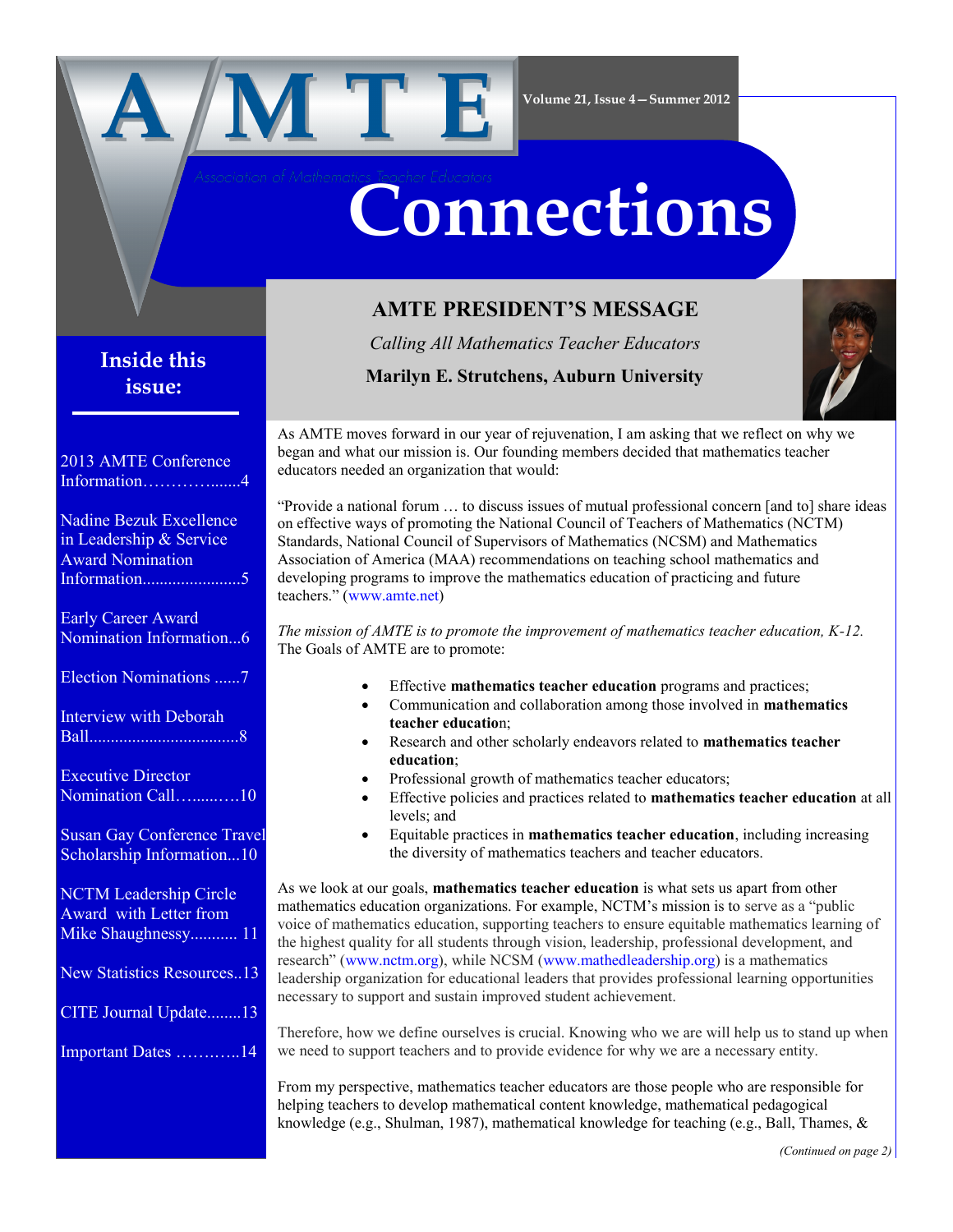

**The Association of Mathematics Teacher Educators [www.amte.net](http://www.amte.net)**

**President** Marilyn Strutchens Department of Curriculum &Teaching Auburn University (334) 844-6838 [strutme@auburn.edu](mailto:strutme@auburn.edu) 

**President-elect** Fran Arbaugh Curriculum & Instruction Penn State University [arbaugh@psu.edu](mailto:arbaugh@psu.edu)

**Secretary** Maggie B. McGatha Department of Middle & Secondary Education University of Louisville [maggie.mcgatha@louisville.edu](mailto:maggie.mcgatha@louisville.edu) 

**Treasurer** Lynn Stallings Kennesaw State University [lstallin@kennesaw.edu](mailto:lstallin@kennesaw.edu)

**Board Members at Large** Stephen J. Pape School of Teaching and Learning University of Florida [sjpape@coe.ufl.edu](mailto:sjpape@coe.ufl.edu)

Amy Roth McDuffie Department of Teaching and Learning Washington State University, Tri-Cities [mcduffie@tricity.wsu.edu](mailto:mcduffie@tricity.wsu.edu)

Beth Herbel-Eisenmann Teacher Education Michigan State University [bhe@msu.edu](mailto:bhe@msu.edu)

**Executive Director** Nadine Bezuk School of Teacher Education San Diego State University (619) 594-3971 [nbezuk@mail.sdsu.edu](mailto:nbezuk@mail.sdsu.edu)

**Affiliate Director** Sandi Cooper Department of Curriculum & Instruction Baylor University Sandra Cooper@baylor.edu

**Conference Director** Susan Gay Department of Curriculum & Teaching University of Kansas [sgay@ku.edu](mailto:sgay@ku.edu)

**Sponsorship Director** Jeffrey Wanko Department of Teacher Education Miami University [wankojj@muohio.edu](mailto:wankojj@muohio.edu)

**Newsletter Editor** Trena L. Wilkerson Department of Curriculum and Instruction Baylor University [Trena\\_Wilkerson@baylor.edu](mailto:Trena_Wilkerson@baylor.edu)

**Publications Director** *Currently Vacant*

**Website Coordinator** Tim Hendrix Dept. of Mathematics & Computer Science Meredith College [hendrixt@meredith.edu](mailto:hendrixt@meredith.edu)

## **President's Message (continued from page 1)**

Phelps, 2008), knowledge of equitable practices for all students (Ladson-Billings, 1995; Moschvich, 2011; Boaler, 2011; Gutiérrez, 2007, 2009; Gutstein, 2006; Dieker et al., 2011; and others), and other types of knowledge needed to promote student success. Thus, mathematics teacher educators encompass a broad group of mathematics educators, mathematicians, general educators, teachers, educational psychologists, parents and others. As much as it takes a village to raise a child, the same is true for developing an effective teacher.

In accordance with our mission statement mentioned earlier, we collaborated with NCTM and NCSM in making equity a priority in 2008. In 2010 AMTE, Association of State Supervisors of Mathematics (ASSM), NCSM, and NCTM developed a joint position statement in support of Elementary Mathematics Specialists. Prior to the joint statement, AMTE pulled together a working group, and with funding from The Brookhill Foundation, developed and published the *Standards for Elementary Mathematics Specialists* ([www.amte.net/sites/all/themes/amte/resources/](http://www.amte.net/sites/all/themes/amte/resources/EMSStandards_Final_Mar2010.pdf) [EMSStandards\\_Final\\_Mar2010.pdf\)](http://www.amte.net/sites/all/themes/amte/resources/EMSStandards_Final_Mar2010.pdf).

Today, AMTE is collaborating with the aforementioned mathematics education organizations and others to support the implementation of the Common Core State Standards [\(www.corestandards.org\)](http://www.corestandards.org), which 45 states have adopted. Through the Mathematics Common Core Coalition ([mathccc.org\)](http://www.mathccc.org), AMTE and the other organizations are hoping to serve as a clearinghouse of resources for teachers and teacher educators. AMTE also has a CCSS Task Force and a webpage ([www.amte.net/resources/ccssm\).](http://www.amte.net/resources/ccssm)

Another issue that we are concerned with is the Conference Board of the Mathematical Sciences' *The Mathematical Education of Teachers II Draft* for public discussion (www.cbmsweb.org/MET2/MET2Draft.pdf). We created a task force led by Randy Philipp to review the document, and they have completed the review and submitted it to the authors. Their review was very thorough and provided critical and substantial feedback to the writers of the document.

Moreover, we have active members on the planning team for the Mathematics Teacher Education Partnership (MTE-Partnership) ([www.aplu.org/sslpage.aspx?pid=2184\)](http://www.aplu.org/sslpage.aspx?pid=2184), which has a goal of redesigning secondary mathematics teacher preparation programs in advance of the Common Core State Standards in Mathematics. The partnership includes 68 public universities, 9 community colleges, and 87 school systems, state education departments and other stakeholders from 30 states and is an effort of the Association of Public and Land Grant Universities' (APLU) Science and Mathematics Teacher Imperative (SMTI).

Furthermore, we have created a task force to review NCTM's *NCATE Draft Standards for Elementary Mathematics Specialists, Middle Grades, and Secondary Teachers* [\(www.nctm.org/NCATEdraft\),](http://www.nctm.org/NCATEdraft) which have been posted for feedback.

With regard to our other goals and priorities for 2012, we have developed an equity task force led by Rochelle Gutiérrez and Beth Herbel-Eisenmann whose charge is the following:

- 1. Ensure that the standing committees are focusing on equity in some way related to their duties and responsibilities.
- 2. Be informed by and build from previous AMTE efforts related to equity:
	- a. Equity Task Force Recommendations b. Joint Position Statement
	- c. Special Equity Issues of JMTE

*(Continued on page 3)*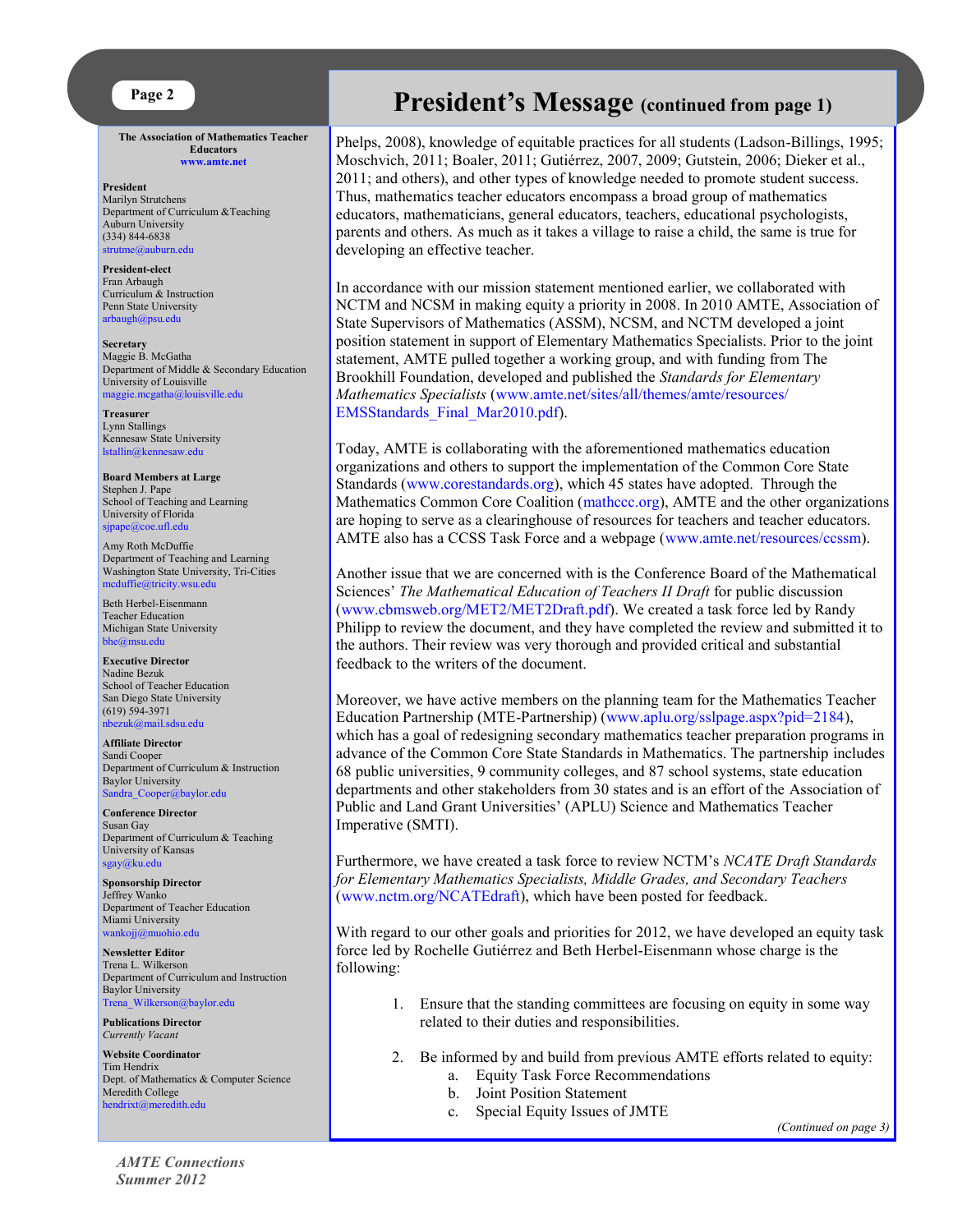3. Articulate and execute specific short term activities and long term plans that will enable us to continue to act on achieving AMTE's goal to promote equitable practices in mathematics teacher education, including increasing the diversity of mathematics teachers and mathematics teacher educators.

Moreover all of our committees are working together to figure out ways to best meet the needs of our members.

Other issues and concerns that our members should be following are teacher quality initiatives and the President's Council of Advisors on Science and Technology (PCAST) Report: *Engage to Excel: Producing One Million Additional College Graduates with Degrees in Science, Technology, Engineering, and Mathematics*. The [PCAST report](http://www.whitehouse.gov/administration/eop/ostp/pcast/docsreports) has generated considerable reaction from the mathematics community because of its recommendations for dealing with what it calls "the mathematics bottleneck that is currently keeping many students from pursuing STEM majors."

Clearly, there are many issues that are of concern to AMTE and its mission, and it is important that we continue to advance our unique perspective. We need the full engagement of our membership and hope that you will join us as we work toward the improvement of mathematics teacher education. Members can share their interest in particular activities by completing an "AMTE Volunteer" form found on the website (see: ―Quick Links‖ box). Please let me know if you would like to volunteer for a particular activity by sending an email (strutme $@a$ uburn.edu) or completing the AMTE Volunteer form on [www.amte.net.](http://www.amte.net.)

#### **References**

- Ball, D.L., Thames, M.H., & Phelps, G. (2008). Content knowledge for teaching: What makes it special? *Journal of Teacher Education*, 59(5), 389-407.
- Boaler, J. (2011). Stories of success: Changing students' lives through sense making and reasoning. In M. E. Strutchens, & J. R. Quander (Eds.), *Focus in high school mathematics: Fostering reasoning and sense making for all students* (pp. 1-16). Reston, VA: National Council of Teachers of Mathematics.
- Dieker, L., Maccini, P., Hunt, J., & Strickland, T. (2011). Making mathematical reasoning and sense making a reality for all: Minimizing weaknesses and maximizing the strengths of students with disabilities. In M. E. Strutchens, & J. R. Quander (Eds.), *Focus in high school mathematics: Fostering reasoning and sense making for all students* (pp. 37 – 63). Reston, VA: National Council of Teachers of Mathematics.
- Gutiérrez, R. (2007, October). Context matters: Equity, success, and the future of mathematics education. Paper presented at the annual meeting of the North American chapter of the International Group for the psychology of mathematics education, University of Nevada, Reno, Nevada Online. Retrieved 2008-06-25 from http://www.allacademic.com/meta/p228831\_index.html.
- Gutiérrez, R. (2009). Embracing the inherent tensions in teaching mathematics from an equity stance. *Democracy and Education*, 18(3), 9–16.

Gutstein, E. (2006). Driving while Black or Brown: The mathematics of racial profiling. In D. Mewborn (Series Ed.), J. Masingila (Vol. Ed.), *Teachers engaged in research: Inquiry in mathematics classrooms, grades 6-8. Vol.3,* (pp. 99 – 118). Charlotte, NC: Information Age Publishing.

- Ladson-Billings, G. (1995). But that's just good teaching! The case for culturally relevant pedagogy. *Theory into Practice, 34*, 3,159-165.
- Moschkovich, J. (2011). Supporting mathematical reasoning and sense making for English learners. In M. E. Strutchens, & J. R. Quander (Eds.), *Focus in high school mathematics: Fostering reasoning and sense making for all students* (pp. 37 – 63). Reston, VA: National Council of Teachers of Mathematics.
- Shulman, L. S. (1987). Knowledge and teaching: Foundations of the new reform. *Harvard Educational Review, 57*(1), 1-22.

*AMTE Connections Summer 2012*

## C-TaP Common Core Mathematics Toolkit Application for Summer 2012

Interested in piloting the CCSSM Implementation Toolkit? Find application online at [http://ime.math.arizona.edu/2011-12/betatoolkit.html.](http://ime.math.arizona.edu/2011-12/betatoolkit.html)

Did you know that the new MTE on-line journal is a **FREE** AMTE membership benefit?

Look for the **first issue** of the *Mathematics Teacher Educator*  in **Fall 2012**. For more information see [www.amte.net/](http://www.amte.net/publications/mte) [publications/](http://www.amte.net/publications/mte) [mte.](http://www.amte.net/publications/mte)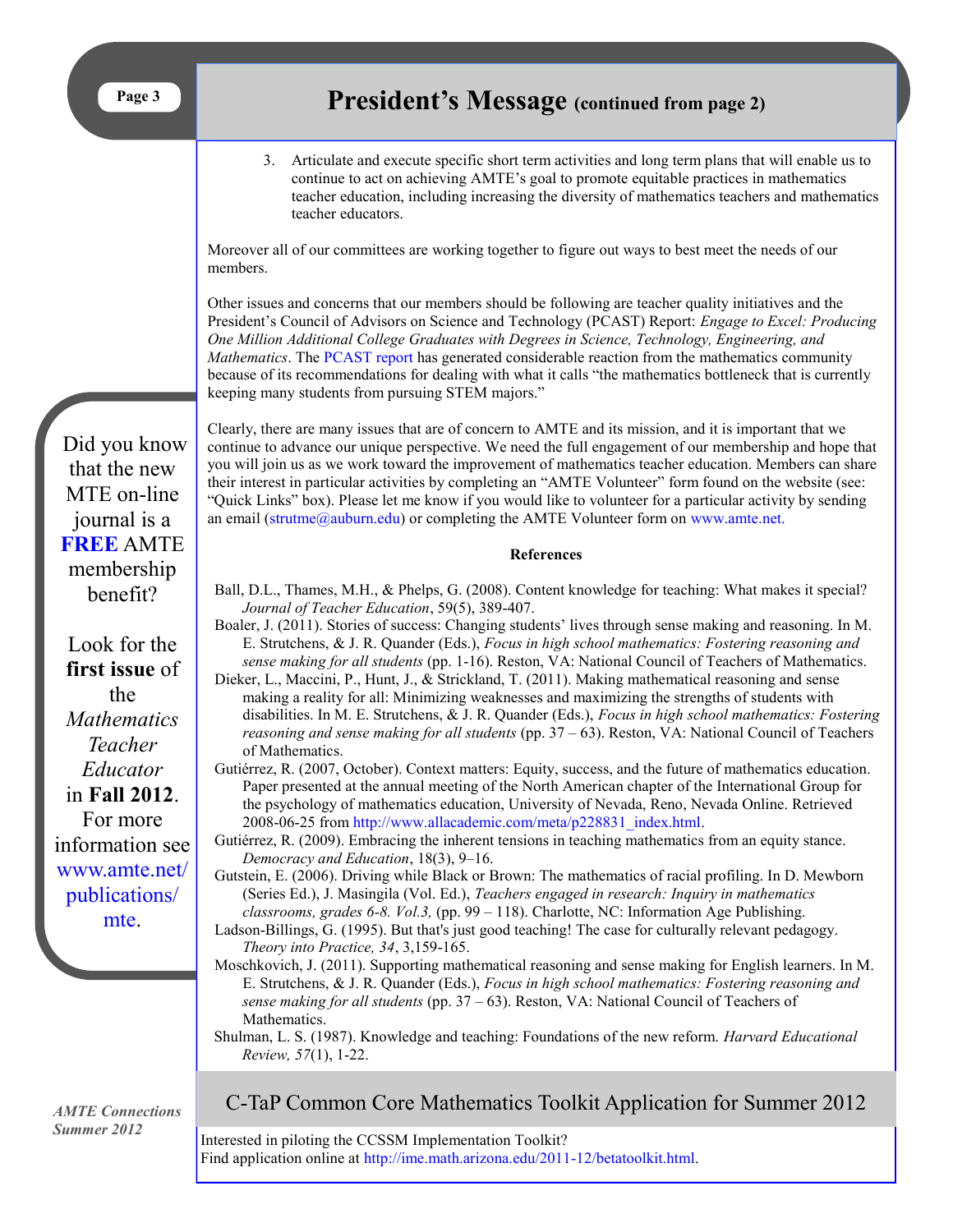# <span id="page-3-0"></span>**Upcoming 2013 AMTE 17th Annual Conference**

Make your plans now to attend the 2013 AMTE Annual Conference in Orlando, Florida January 24- 26, 2013. This conference will have several **new features**. There will be no preconference sessions. Instead, the regular conference will begin on Thursday morning with sessions starting at 9:00 a.m. Lunch on Thursday will be provided along with all of the other meals you are accustomed to having as part of the conference.

Many details for the conference have been finalized. The keynote speakers for the 2013 conference have been selected and we are excited to announce the following:

- Thursday's general session will feature **Eric (Rico) Gutstein**, Professor of Mathematics Education in the Department of Curriculum and Instruction at the University of Illinois at Chicago.
- Friday's Judith E. Jacobs Lecture will be given by **Karen Karp**, Professor of Mathematics Education in the Department of Teaching and Learning at the University of Louisville.

Details of the January 2013 conference include the following:

- Sessions start **Thursday at 9:00 a.m.**
- Thursday's lunch and afternoon break will be provided and are included in the registration fee.
- Thursday's general session will begin about 5:00 p.m. followed by dinner on your own.
- Friday's breakfast, lunch, afternoon break, and dinner will be provided and are included in the registration fee.
- Saturday's breakfast and lunch will be provided and are included in the registration fee.
- The business meeting will occur during Saturday's lunch.
- The conference will end approximately at 1:15 p.m. on Saturday.

The conference site is the Rosen Plaza Hotel in Orlando, Florida. The hotel room rate is \$159 for a single or double room. The **deadline for reservations is November 30, 2012** or when the room block is full. Filling the rooms in our block at the conference hotel helps to reduce some of the conference expenses paid by AMTE, so please help support AMTE by staying at the conference hotel. Information about hotel reservations will be on the [AMTE website](http://www.amte.net) in mid-summer.

Conference registration will open in mid-summer on the AMTE website. The **registration deadline**  is **November 30, 2012**. **Early registration** at reduced rates is available **through September 15**. The **speaker registration** deadline is **September 15, 2012**. The latest conference information can be found at [http://www.amte.net/conferences/conf2013.](http://www.amte.net/conferences/conf2013)

We hope to see you in Orlando in January!

*Susan Gay, AMTE Conference Director, sgay@ku.edu University of Kansas*

## **2013 Conference Program Update**

Thanks to the AMTE membership for their conference proposal submissions and willingness to review. We received 400 proposals this year and the program committee along with many member reviewers are currently in the process of reviewing proposals. Notification of proposal acceptance will be sent no later than August 15, 2012.

*Submitted by Suzanne Harper, 2013 Annual Conference Program Chair, [harpersr@muohio.edu](mailto:harpersr@muohio.edu) Miami University of Ohio*

Early registration deadline for the 2013 **Conference** is **September 15, 2012**!

The latest **AMTE** Resources for the *Common Core State Standards in Mathematics*  can be found at [www.amte.net/](http://www.amte.net/resources/ccssm) [resources/](http://www.amte.net/resources/ccssm) [ccssm.](http://www.amte.net/resources/ccssm)

*AMTE Connections Summer 2012*

## **Page 4**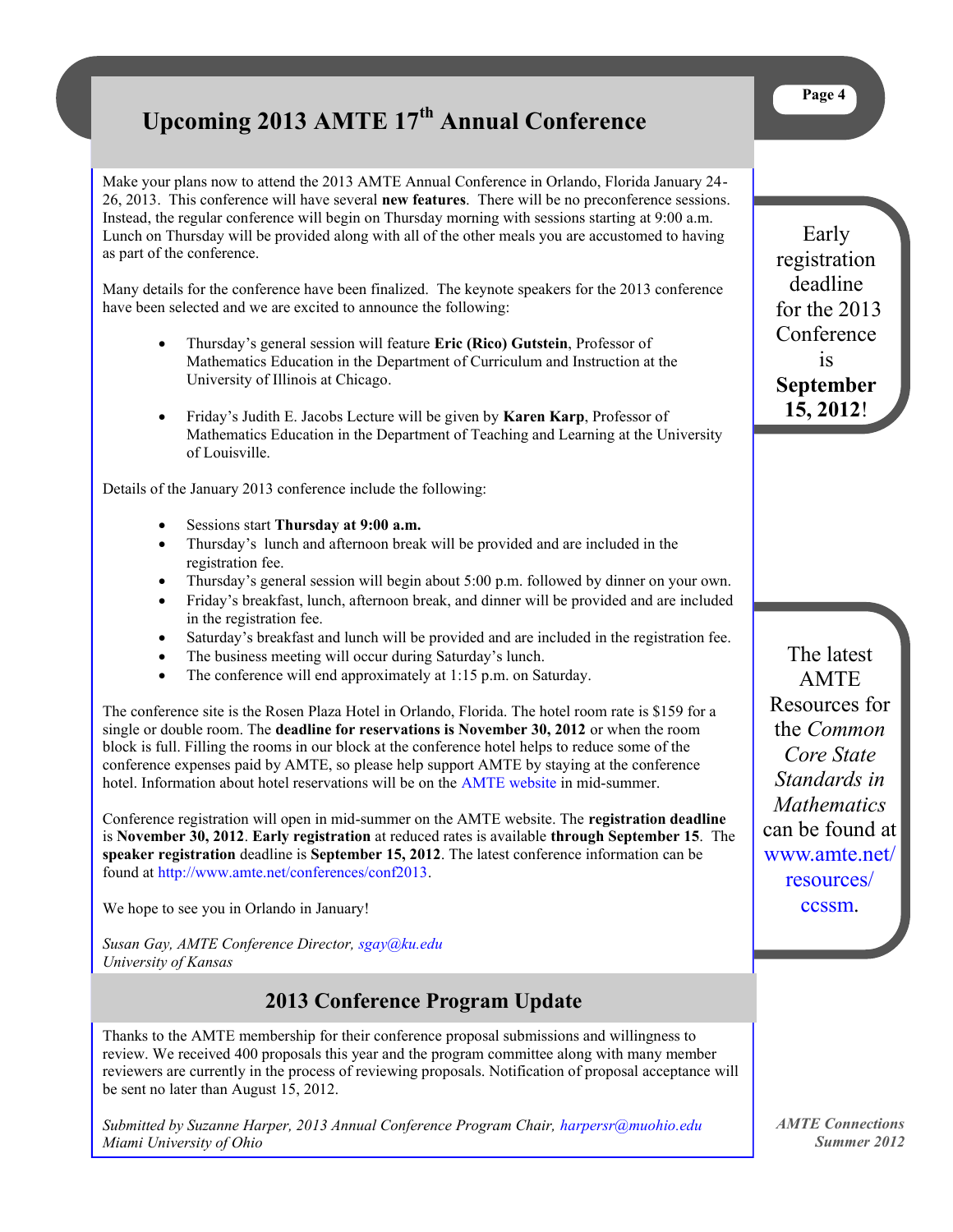## <span id="page-4-0"></span>**Nominations sought for the 2013 Nadine Bezuk Excellence in Page 5 Leadership and Service in Mathematics Teacher Education Award**

The 2013 Nadine Bezuk Excellence in Leadership Service Award is intended to recognize a colleague for a unique contribution in service that has made a significant and lasting contribution to mathematics teacher education, directly and indirectly. The nominee must have demonstrated commitment to mathematics teacher education through one or more of the following areas:

a. Active participation in advancing the development and improvement of mathematics teacher education (e.g., membership and leadership roles in state, national, and international organizations).

b. Active promotion and participation in activities promoting quality mathematics teacher education (e.g., creator of programs, coordinator of programs, writing and participating in grants, conferences, symposia, academies, supervisor of a student affiliate organization).

c. Active participation in the governmental and political areas to promote and protect beneficial legislation, to promote better awareness, and/or to build better communication.

d. Active promotion and participation in school-university-community-government partnerships that have advanced mathematics teacher education (local, state, national level).

e. An unusual commitment to the support of mathematics teachers in the field (such as distinctive mentoring experiences).

## **Criteria for the Nadine Bezuk Excellence in Leadership and Service Award**

The nominee for the Excellence in Leadership and Service Award should be an active member of the mathematics teacher education community and have at least five years of commitment to mathematics teacher education. He or she should have made unique contributions to the field of mathematics teacher education. Unique contributions should be considered in the broadest sense possible.

#### **Documentation required for the Nadine Bezuk Excellence in Leadership and Service Award:**

a. A current vita of the nominee, focused on excellence in service to mathematics teacher education (5 page limit)

b. A letter of nomination documenting the nominee's eligibility for the award, related to the criteria listed above.

c. Additional letters of support (no more than four) for the nomination from individuals knowledgeable of the nominee's contributions relative to one or more of the criteria stated above.

#### **Deadline for Nominations**

Nominations for the Nadine Bezuk Excellence in Leadership and Service Award must be received by **October 15, 2012**.

#### **Nomination Process for Excellence Awards**

AMTE members may nominate a mathematics teacher educator who meets the criteria of the award. Selfnominations will not be considered. Nomination materials should include those stated in each section above. The committee will review applications in an electronic format. Therefore, **applicants are encouraged to submit all application materials electronically.**

#### **Complete information on these awards is available on the AMTE website at [www.amte.net.](http://www.amte.net.)**

#### **Submitting Nominations**

Electronic submissions should be sent to AMTE Webmaster Tony Nguyen at tonguyen@projects.sdsu.edu. Hard copy submissions should be sent to Tony Ngyuen c/o Nadine Bezuk Attn: AMTE Award Nomination 6475 Alvarado Rd., Suite 206 San Diego, CA 92120

Please be sure that all items in the nomination materials are clearly labeled with the name of the nominee.

*AMTE Connections Summer 2012*

Deadline for nominations is **October 15, 2012**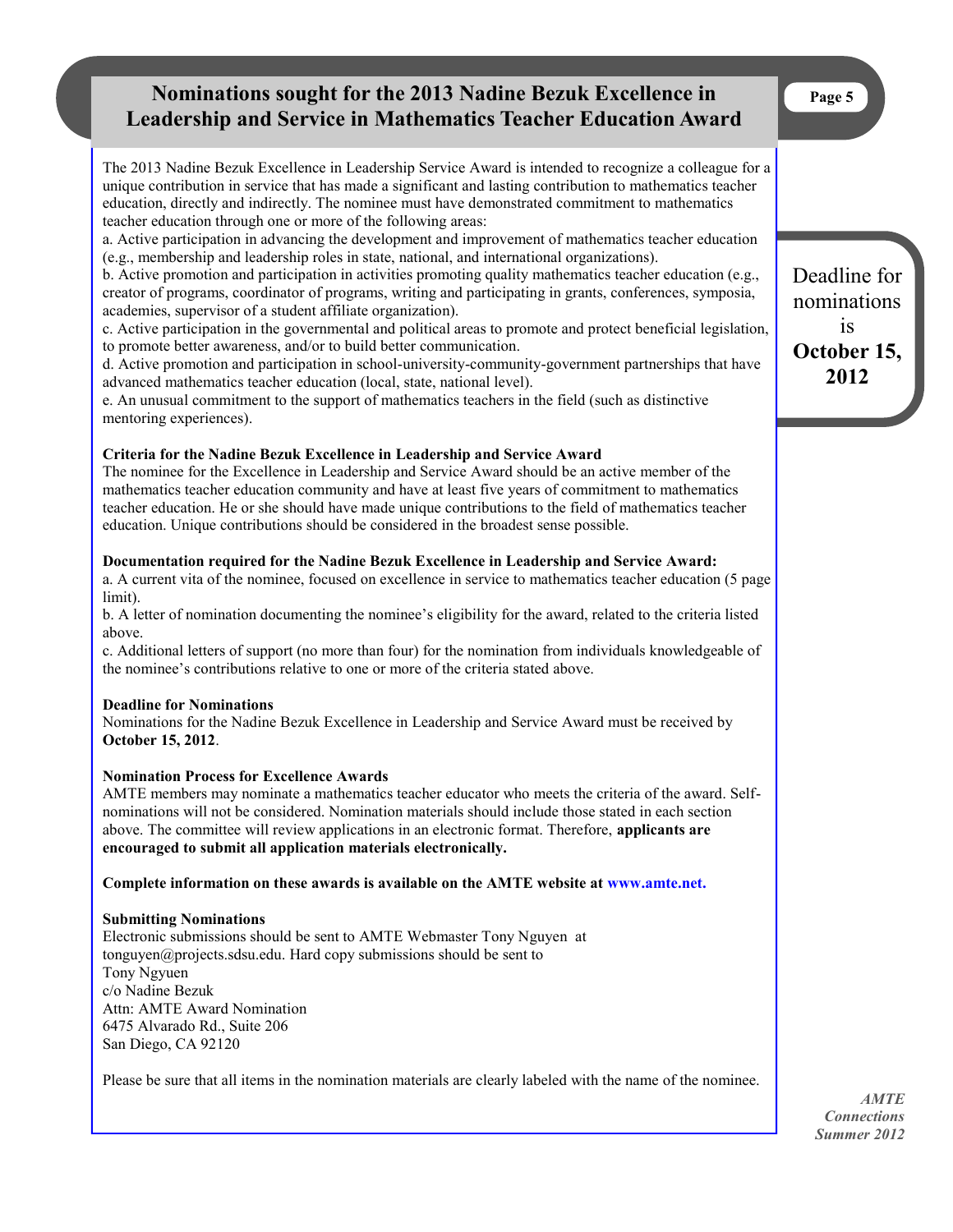## **Nominations sought for AMTE's 2013 Early Career Award**

<span id="page-5-0"></span>The Board of Directors of the Association of Mathematics Teacher Educators (AMTE) has established an **Early Career Award**. The Early Career Award will be given on an annual basis, and the recipient recognized at the annual meeting of the AMTE. The purpose of this award is to recognize a mathematics teacher educator who, while early in his/her career, has made distinguished contributions and shows exceptional potential for leadership in one or more areas of teaching, service, and/or scholarship.

## **Criteria for Early Career Award**

The nominee for the Early Career Award should be a mathematics teacher educator practicing in the field no later than 10 years after receipt of a doctoral degree.

The Early Career Award is intended to recognize a colleague's contributions in his or her program of teaching, service, and/or scholarship within the first decade after receiving a doctoral degree. We invite nominations that highlight an individual's innovative contributions in one or more areas of teaching, service, and/or scholarship.

*Teaching:* Contributions in the area of teaching preservice or in-service mathematics teachers may include one or more of the following areas:

a. Implementation of effective and innovative teaching practices.

b. Demonstration of innovative teaching methods (e.g. publications, materials, video)

c. Recipient of awards in teaching from department, college, university and/or national entities.

*Service*: Contributions in the area of service to mathematics teacher education may include one or more of the following areas:

a. Active participation in advancing the development and improvement of mathematics teacher education.

b. Active promotion and participation in activities promoting quality mathematics teacher education .

c. Active participation in the governmental and political areas to promote and protect beneficial legislation,

to promote better awareness, and/or to build better communication.

d. Active promotion and participation in school-university-community-government partnerships that have advanced mathematics teacher education at the local, state, and/or national level.

e. An unusual commitment to the support of mathematics teachers in the field.

*Scholarship*: Contributions in the area of scholarship to mathematics teacher education may include one or more of the following areas:

a. Dissemination of research findings offering unique perspectives on the preparation or professional development of mathematics teachers.

b. Publication of materials useful in the preparation or continuing professional development of mathematics teachers.

c. Design of innovative pre-service or in-service programs.

d. Contribution of theoretical perspectives that have pushed the field forward.

## **Documentation required for Early Career Award:**

a. A current vita of the nominee.

b. A letter of nomination documenting the nominee's eligibility for the award.

c. Additional letters of support (no more than **two**) from individuals knowledgeable of the nominee's contributions. Multiple authored letters are accepted.

### **Deadline for Nominations**

Nominations for the Early Career Award must be received by **October 15, 2012**.

#### **Nomination Process for Early Career Award**

AMTE members may nominate a mathematics teacher educator who meets the criteria of the award. Selfnominations will not be considered. Nomination materials should include those stated in each section above. The committee will review applications in an electronic format. Therefore, applicants are encouraged to submit all application materials electronically.

*Early Career Award information continued on page 7.*

Nominations open for AMTE **Treasurer or Board-Member-at-Large**!

See [page](#page-6-0) [7](#page-6-0) for more details.

*AMTE Connections Summer 2012*

**Page 6**

Deadline for nominations is **October 15, 2012**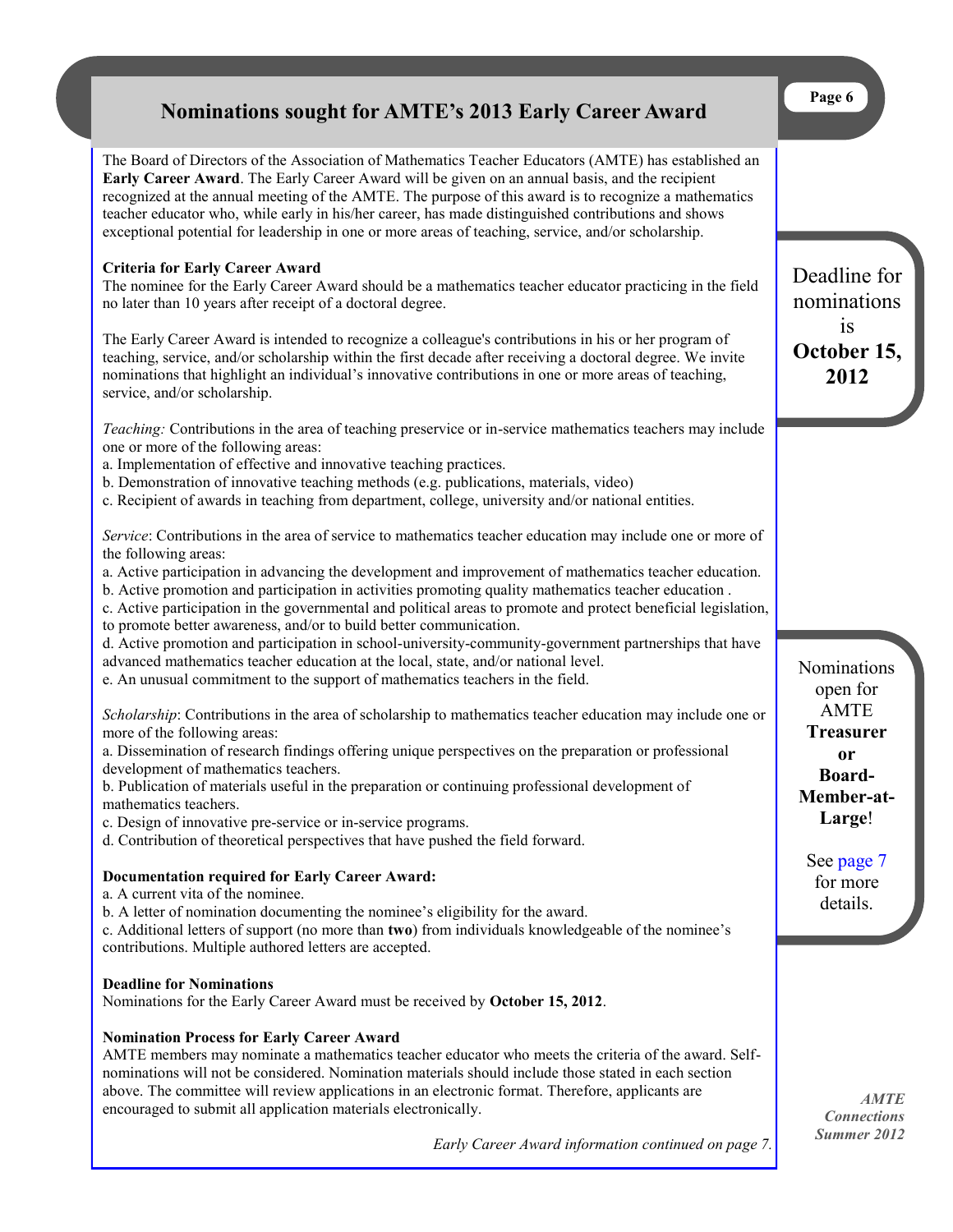<span id="page-6-0"></span>

| Page 7                                                                                                                                           | <b>Early Career Award Nomination Information (continued from page 6)</b>                                                                                                                                                                                                                                                                                                                                                                                                                                                                                                                                                                                                                                                                                                                                                                                                                                                                                                                                                                                                                                                                                                                                                                                                                                                                                          |
|--------------------------------------------------------------------------------------------------------------------------------------------------|-------------------------------------------------------------------------------------------------------------------------------------------------------------------------------------------------------------------------------------------------------------------------------------------------------------------------------------------------------------------------------------------------------------------------------------------------------------------------------------------------------------------------------------------------------------------------------------------------------------------------------------------------------------------------------------------------------------------------------------------------------------------------------------------------------------------------------------------------------------------------------------------------------------------------------------------------------------------------------------------------------------------------------------------------------------------------------------------------------------------------------------------------------------------------------------------------------------------------------------------------------------------------------------------------------------------------------------------------------------------|
| To contribute<br>to the<br><b>AMTE</b><br><b>Susan Gay</b><br>Conference<br><b>Travel</b><br>Scholarship<br>visit the<br><b>AMTE</b><br>website. | Complete information on these awards is available on the AMTE website at www.amte.net.<br><b>Submitting Nominations</b><br>Electronic submissions should be sent to AMTE Webmaster Tony Nguyen at<br>tonguyen@projects.sdsu.edu. Hard copy submissions should be sent to<br>Tony Ngyuen<br>c/o Nadine Bezuk<br><b>Attn: AMTE Award Nomination</b><br>6475 Alvarado Rd., Suite 206<br>San Diego, CA 92120<br>Please be sure that all items in the nomination materials are clearly labeled with the name of the<br>nominee.                                                                                                                                                                                                                                                                                                                                                                                                                                                                                                                                                                                                                                                                                                                                                                                                                                        |
|                                                                                                                                                  | <b>2013 AMTE Annual Conference</b><br><b>Deadlines to Remember!</b>                                                                                                                                                                                                                                                                                                                                                                                                                                                                                                                                                                                                                                                                                                                                                                                                                                                                                                                                                                                                                                                                                                                                                                                                                                                                                               |
|                                                                                                                                                  | <b>Registration Deadline for Speakers: September 15, 2012</b><br><b>Early Registration Deadline: September 15, 2012</b><br>Regular Registration Deadline: November 30, 2012<br>Deadline for Hotel Reservations: November 30, 2012<br><b>Conference Dates: January 24-26, 2013</b>                                                                                                                                                                                                                                                                                                                                                                                                                                                                                                                                                                                                                                                                                                                                                                                                                                                                                                                                                                                                                                                                                 |
| <b>AMTE</b>                                                                                                                                      | <b>Nominations Sought for AMTE Elections</b>                                                                                                                                                                                                                                                                                                                                                                                                                                                                                                                                                                                                                                                                                                                                                                                                                                                                                                                                                                                                                                                                                                                                                                                                                                                                                                                      |
| 1S On<br>Facebook!<br>Join the<br>discussion<br>today!                                                                                           | The AMTE Nominations and Elections Committee is seeking nominations for consideration as<br>candidates for Treasurer and for Board Member-at-Large. Please review the job descriptions found<br>on the AMTE website. Nominations are due by July 15, 2012.<br>Nominees must be members in good standing. To nominate a candidate, send the individual's<br>name, professional affiliation and position, email address, and a one-to-three-sentence<br>description of his or her qualifications for the position to the chair of the nominations<br>committee, Christine D. Thomas at $ethomas212@aol.com$ . Make sure to indicate whether the<br>nomination is for the Treasurer or the Board Member-at-large position. Nominations of colleagues<br>and self-nominations are permitted. Before selecting any potential candidate on the election's slate,<br>the Nominations Committee will verify his/her willingness to serve.<br>After reviewing all the nominations submitted by the July 15 deadline, the Nominations Committee<br>will formulate an election slate, taking into consideration both professional qualifications and diversity<br>(e.g., years of experience; racial or ethnic background; professional affiliation - from a Mathematics<br>Department or College/School of Education or other affiliation; size and region of institution). |
| <b>AMTE</b><br><b>Connections</b><br>Summer 2012                                                                                                 | Send completed nominations to Christine D. Thomas at cthomas212@aol.com.<br>Deadline: July 15, 2012                                                                                                                                                                                                                                                                                                                                                                                                                                                                                                                                                                                                                                                                                                                                                                                                                                                                                                                                                                                                                                                                                                                                                                                                                                                               |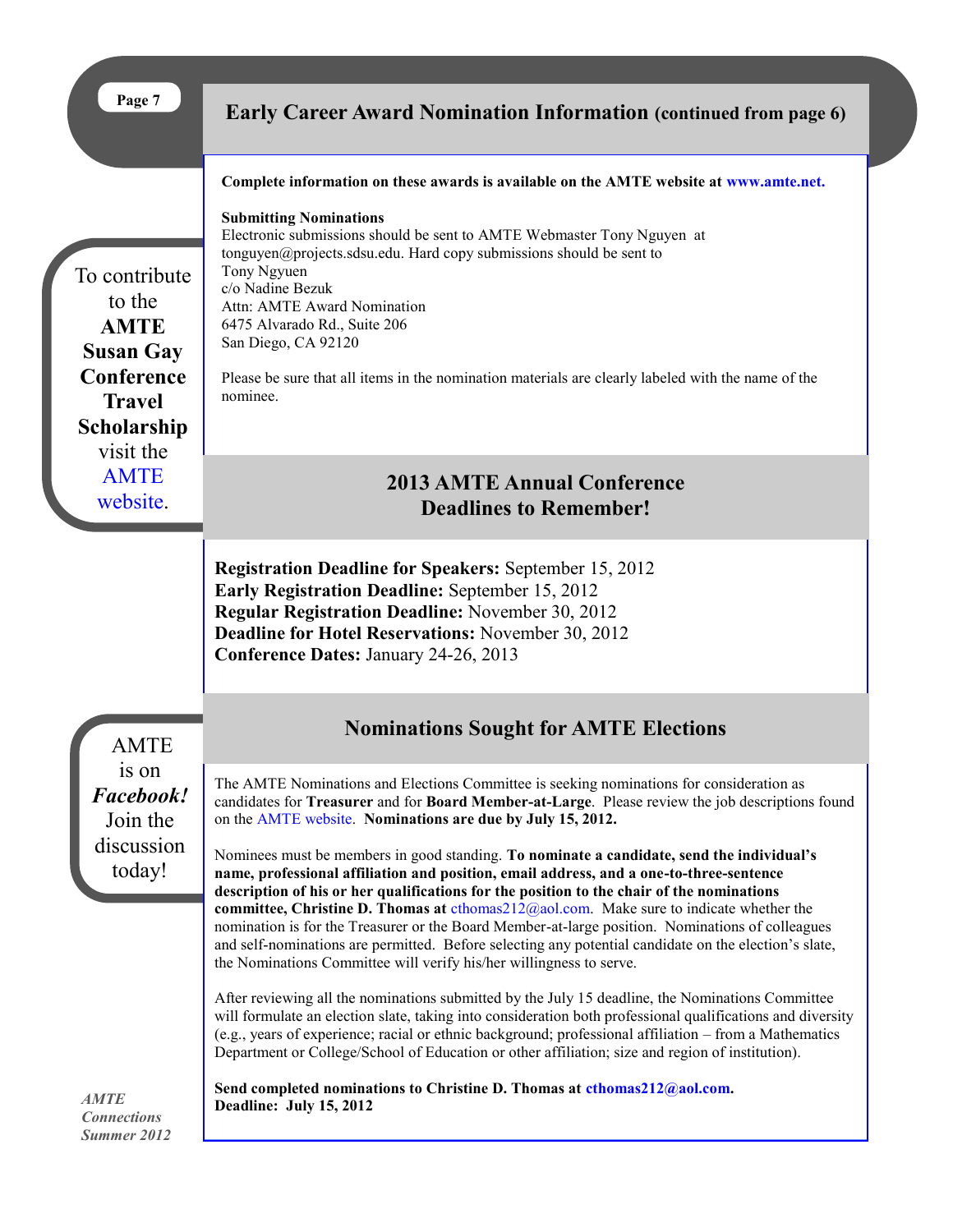## **An Interview with Deborah Ball on the Role of Research in Conversations with Policy Makers**

<span id="page-7-0"></span>*Deborah Ball currently serves as Dean of the University of Michigan School of Education, where she is also the William H. Payne Collegiate Professor and an Arthur F. Thurnau Professor. She received the* 2012 AMTE Excellence in Teaching in Mathematics Teacher Education Award*. Lately she has had a number of conversations regarding teacher education with high profile U.S. leaders, such as President Obama and Secretary of Education Duncan.* 



*On behalf of the AMTE Research Committee, Laura Van Zoest interviewed Deborah Ball on March 13, 2012 about the role of research in those types of conversations. The following are some highlights from that interview. Except for the headings, all the words are Deborah's.*

## **Professional Training for Teachers**

Often the conversations I have had recently have been about the fundamental importance of professional training for teachers; how it is really important to make sure that people who enter the classroom are capable of doing effective work with kids. I think that many people are aware that teacher effects can be large; that's the positive side of the interest in value-added models. People have become aware that research has shown that skilled teaching has really significant effects on kids' abilities. That's the good news. The bad news is that, in general, policymakers have heard over and over that there is not good evidence that teacher certification makes a difference, or that teacher education makes a difference, or professional development. Instead, people hear informally about all these beginning teachers who aren't skillful, and then they see research that suggests that you don't get a real edge by graduating from teacher education or by having professional development. That sound bite has come through often and clearly. And it is actually research-based; there is research that shows that an alternative program can sometimes get better results than a university education program and that professional development doesn't make a particularly big difference in teachers' effects. I don't think it has helped us much to push back by pointing out limitations of that research. It is worrisome for us to not realize that there's been a problem in demonstrating that professional education really matters. That is our responsibility.

#### **The Importance of Evidence**

When people talk about scaling up best practices, they are loath to consider things we might identify as best practices of teaching or teacher education if we don't have good evidence that they actually are best practices. People are looking for persuasive evidence that we know that certain teaching practices are high leverage, for example, or certain ways of helping teachers learn to do their work improve their students' learning, and we don't always have it. I would caution against assuming that the whole world believes only in randomized control trials, however. I don't think that's what I'm hearing. Instead, I think there is space for us as a field to be trying to figure out what are different kinds of warrants for what kinds of claims, and what is persuasive evidence for what sorts of things.

#### **Persuasion**

Sometimes it isn't about research at all, but about considering how to be educative in the discourse. For example, the math examples that I've overused until everyone is sick of them have a lot of power for making a point in a small amount of space or time. If you want to say there's actually a special way of knowing math that's different from just being good at it, all you need is one of those examples where you show them that they know how to multiply two numbers, but they have no clue about what the kids were doing. That's really persuasive for legislators and other policymakers. So similarly, if we want to convey that we're intentionally focused on clinical training, it isn't persuasive to say that we have a clinical model or that our students are out in the school all the time—most people don't know what that means, and everybody says that anyway. Instead we need to convey to them what we are doing and how it will prepare better teachers.

*People have become aware that research has shown that skilled teaching has really significant effects on kids' abilities.*

> Go to [www.amte.net/](http://www.amte.net/research) [research](http://www.amte.net/research) for further information on select research articles.

*AMTE Connections Summer 2012*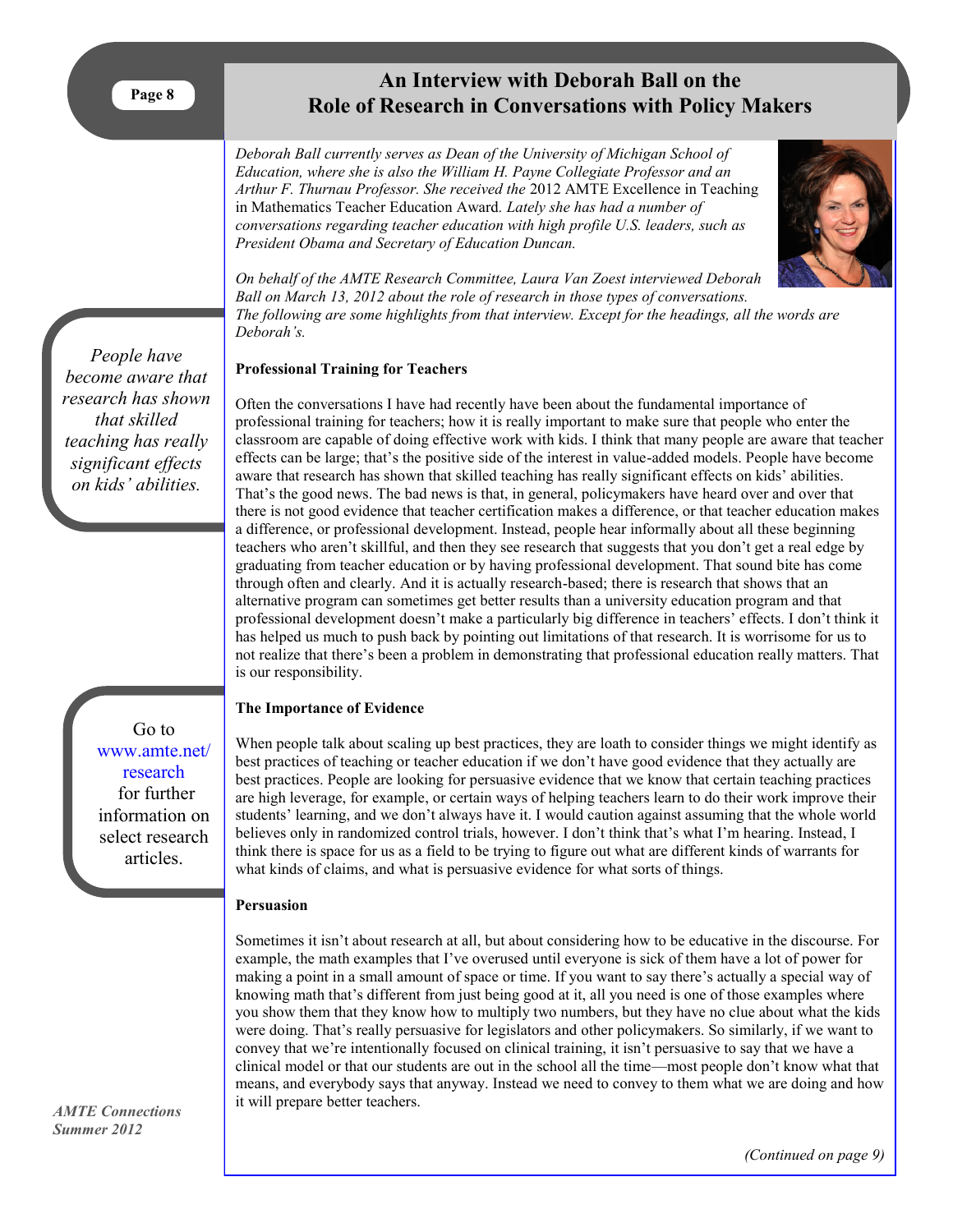## **Interview with Deborah Ball (continued from page 8)**

You may have seen the video of a beginning teacher being coached in how to do guided reading in an elementary class. It is a very short video, but has been very compelling for non-experts to see— ―Oh, that's what you mean by coaching,‖ and to begin to understand that it wasn't just letting a teacher go out to a classroom and try stuff out. By watching the teacher educator interrupt her every few words to say, "Now back up. What were you trying to say? How were you holding that chalkboard so the kids can see?" they get it; they can see.

They can see two things. They can see that they couldn't teach, because what the intern is being coached to do they wouldn't be able to do. So that's a nice message. And they can see that the teacher educator is doing something that would—you don't even need to wait for the evidence you can see that getting that kind of training improves the likelihood that the intern is going to be able to manage this thing called guided reading. We need to think about similar examples in mathematics teacher education. If we learn to have good taste about what is a really good example, we will be able to build up a small set of compelling examples as a community and be very persuasive.

#### **Focus on Teaching Content to Kids**

When I talk with policymakers, I look for opportunities to use the research on content knowledge for teaching to tell them that one of the things research has shown is that the kind of content knowledge you need is not what people think it is. We're caught between people who don't think subject matter is the most important thing and people who think it is the only thing. And we're actually balanced in the middle, and we need to think about how we can talk so that we're actually refuting both of those extremes. So, it is important to say that there is a huge body of research (see the National Math Advisory Panel Report for specifics) that shows that despite how common sense it may seem, majoring in the field isn't any guarantee that somebody knows math well enough to teach it, and you have to know to say that it is about *knowing* it well enough to open it up for kids. But at the other extreme, there's no way to imagine that teachers can be good with helping kids learn math when they're just good at managing the classroom. So both are important: it's important to have a lot of math background relevant to teaching AND it's important to know how to manage a classroom. The work of teaching is actually in the middle and really hard. Really good examples help, but when you talk with policymakers or reporters, you also need really good skills at communicating the ideas so they understand. It's like teaching—you need to think, "What is it they're assuming? What is already convincing to them?"—it is like we are designing little instructional moves ourselves when we're talking.

The bottom line is that teaching is all about teaching content to kids. Yes, it's about relationships; yes, it's about classroom management. But if we're serious that kids are supposed to improve their achievement, then teachers actually have to be skillful at teaching the content. So content knowledge is something there's a lot of data on, and I think we could use that over and over again, and even find ways to make sure that we know how best to represent those studies, because it is a big bundle of stuff. That would be one thing I think all of us should be really fluent at doing. It's one of our strongest bodies of work out there.

*In the next issue of* Connections*, we will look at highlights from the interview that focus on how AMTE members can contribute to developing the research base needed to inform policy conversations through scholarship of practice*.

*Submitted by the AMTE Research on Mathematics Teacher Education Advisory Committee Corey Drake, Michigan State University, Chair,* [cdrake@msu.edu](mailto:cdrake@msu.edu)

**The call for AMTE Publications Director will be posted by July 1st on the AMTE website, [www.amte.net.](http://www.amte.net)**

*But if we're serious that kids are supposed to improve their achievement, then teachers actually have to be skillful at teaching the content.*

**Page 9**

*AMTE Connections Summer 2012*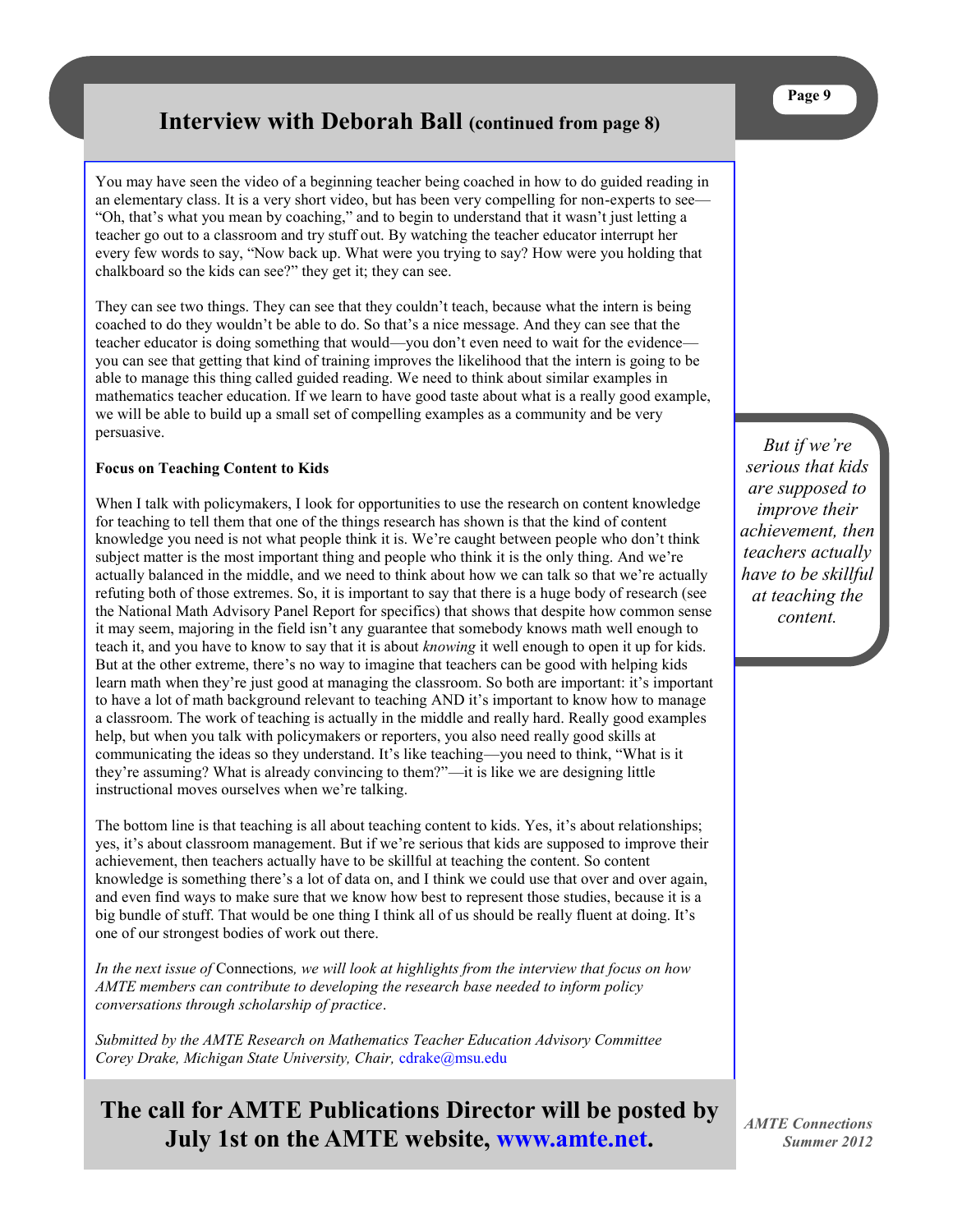<span id="page-9-0"></span>

| Page 10                                                                                           | <b>Nominations Sought for</b><br><b>Executive Director of AMTE</b>                                                                                                                                                                                                                                                                                                                                                                                                                                                                 |  |  |
|---------------------------------------------------------------------------------------------------|------------------------------------------------------------------------------------------------------------------------------------------------------------------------------------------------------------------------------------------------------------------------------------------------------------------------------------------------------------------------------------------------------------------------------------------------------------------------------------------------------------------------------------|--|--|
|                                                                                                   | The AMTE Board of Directors is seeking nominations for candidates for the next Executive<br>Director of AMTE.                                                                                                                                                                                                                                                                                                                                                                                                                      |  |  |
| Deadline for<br>nomination<br>submissions for<br>Executive<br>Director is<br><b>July 1, 2012.</b> | At the conclusion of the 2014 AMTE Annual Conference Nadine Bezuk will step down as<br>Executive Director (ED) of AMTE. Dr. Bezuk has served as Executive Director for over 11 years<br>and has helped establish the national reputation of AMTE.                                                                                                                                                                                                                                                                                  |  |  |
|                                                                                                   | The AMTE Board of Directors would like to identify the next Executive Director by the fall of<br>2012 so that the incoming ED can "shadow" Dr. Bezuk throughout 2013. The new Executive<br>Director will assume full responsibilities following AMTE's Annual Conference in 2014.                                                                                                                                                                                                                                                  |  |  |
|                                                                                                   | Please review the job description (see www.amte.net/about/execdireall). Potential candidates are<br>encouraged to discuss their interest in the position with their supervisor(s). Support from a<br>candidate's institution is necessary and may take a variety of forms (e.g., release from some current<br>responsibilities, staff support, space, equipment).                                                                                                                                                                  |  |  |
|                                                                                                   | Candidates for the ED position must be AMTE members in good standing and have a record of<br>contributing to the organization. If you are interested in being considered for this position, prepare<br>a request for consideration to include:                                                                                                                                                                                                                                                                                     |  |  |
|                                                                                                   | Name; professional affiliation; position; contact information;<br>$\bullet$<br>Statement (no more than one page) summarizing interest and qualifications for the position;<br>$\bullet$<br>Summary of possible support from home institution (finalists for the position will be asked to<br>submit a formal letter of support from supervisor);<br>Curriculum vita.                                                                                                                                                               |  |  |
|                                                                                                   | The Search Committee may request additional information and will interview the strongest<br>candidates.                                                                                                                                                                                                                                                                                                                                                                                                                            |  |  |
|                                                                                                   | Feel free to contact any member of the Search Committee, including Dr. Bezuk, if you have<br>questions or would like to discuss this position.                                                                                                                                                                                                                                                                                                                                                                                     |  |  |
|                                                                                                   | Chair: Barbara Reys, University of Missouri - reysb@missouri.edu<br>Nadine Bezuk, San Diego State University - nbezuk@mail.sdsu.edu<br>Susan Gay, University of Kansas – sgay@ku.edu<br>Francis (Skip) Fennell, McDaniel College - ffennell@mcdaniel.edu<br>Gladis Kersaint, University of South Florida - kersaint@usf.edu<br>Lynn Stallings, Kennesaw State University - Istallin@kennesaw.edu<br>Amy Roth McDuffie, Washington State University - mcduffie@tricity.wsu.edu<br>Jeff Wanko, Miami University - wankojj@muohio.edu |  |  |
|                                                                                                   | Send application materials to Barbara Reys at reysb@missouri.edu.<br>Deadline: July 1, 2012.                                                                                                                                                                                                                                                                                                                                                                                                                                       |  |  |
|                                                                                                   | <b>Attention Graduate Students!</b>                                                                                                                                                                                                                                                                                                                                                                                                                                                                                                |  |  |
|                                                                                                   | To apply for the Susan Gay AMTE Conference Scholarship Award for 2013 fill<br>out the application that will be posted soon at http://www.amte.net/about/awards/<br>susangayscholarship.                                                                                                                                                                                                                                                                                                                                            |  |  |
| <b>AMTE</b> Connections<br>Summer 2012                                                            |                                                                                                                                                                                                                                                                                                                                                                                                                                                                                                                                    |  |  |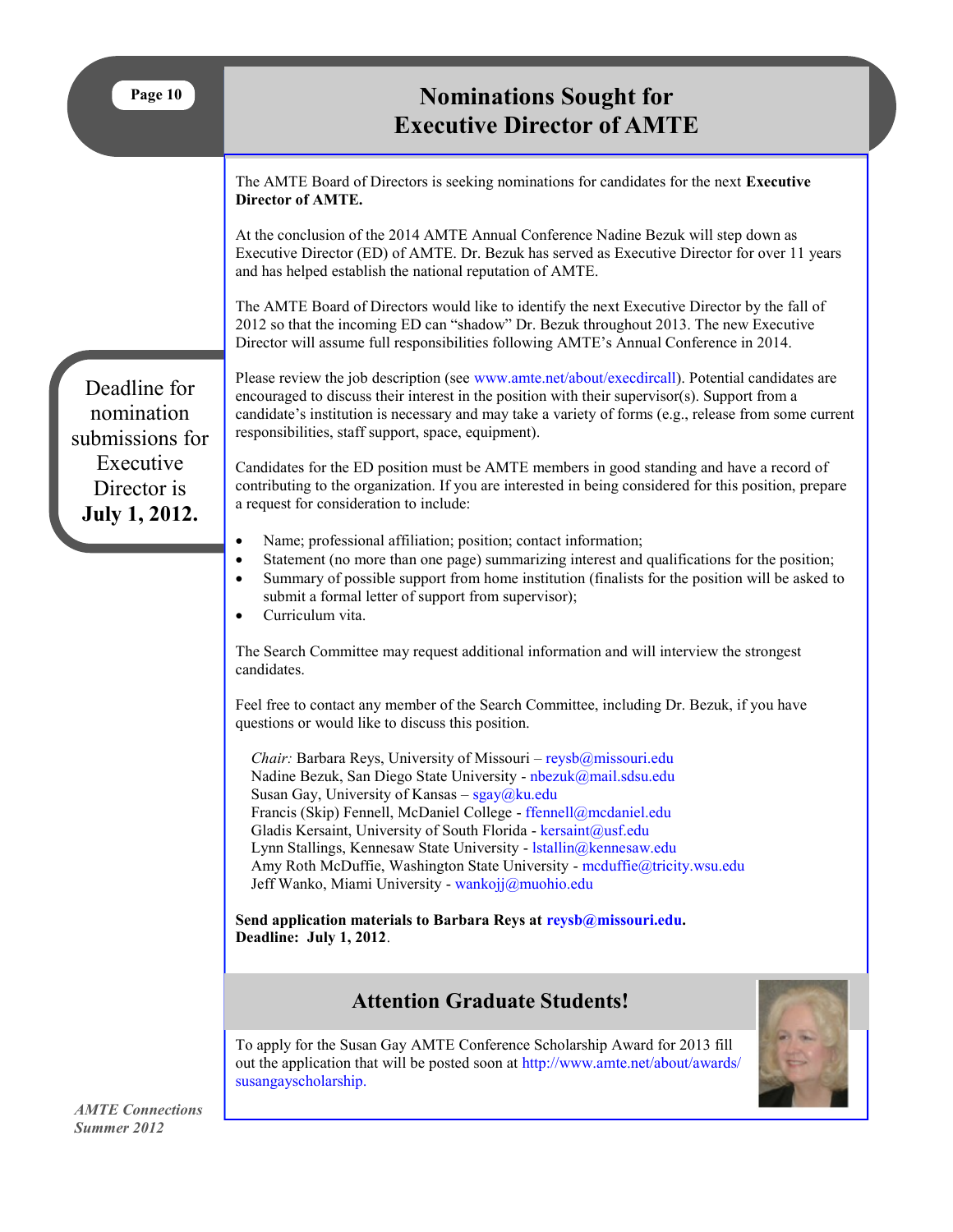## <span id="page-10-0"></span>**Congratulations! AMTE Receives 2012-2015 NCTM Leadership Circle Membership Platinum Level**

## **Welcome to NCTM's Leadership Circle!**

A Letter From J. Michael (Mike) Shaughnessy Past-President, National Council of Teachers of Mathematics

I welcome you back to the NCTM Leadership Circle as a 2012-15 Circle member. We thank you for all the hard work that you have done in mathematics education on behalf of teachers, students, and NCTM. Our affiliates provide us with critical pathways to communicate about ongoing projects, resources under development, and the vision that NCTM has for the mathematics education of all students. We will continue to work hard to develop and grow both your membership and ours.



*Mike Shaughnessy, NCTM's 2010- 2012 President, presents Sandi Cooper, AMTE's Affiliate Director, with NCTM's Leadership Circle Award.*

This has been a very pro-active year for NCTM as we worked to forge partnerships with other professional organizations on several

important issues. At the same time NCTM has continued to provide its exceptional leadership in conferences, publications, and professional development as we continue to create outstanding resources for mathematics teachers and their students, and to support teachers, schools, and districts as they work to implement the Common Core State Standards for Mathematics.

## **Forging Partnerships**

## *The Mathematics Common Core Coalition (MCCC)*

Over the past several years, NCTM has led an effort to encourage several professional organizations to join together to provide common information and support to districts, states, and teachers about the ongoing implementation and assessment work around the Common Core Standards for Mathematics (CCSSM). This past spring a new coalition, the Mathematics Common Core Coalition (MCCC), was formed and subsequently approved by the respective boards of NCTM, the Association of Mathematics Teacher Educators (AMTE), the Association of State Supervisors of Mathematics (ASSM), the National Council of Supervisors of Mathematics (NCSM), the Council of Chief State School Officers (CCSSO), the National Governors Association (NGA), the Partnership for Assessing Readiness for College and Career (PARCC), and the SMARTER Balanced Assessment Consortium (SBAC).

The mission of the Mathematics Common Core Coalition is: *To strive to ensure the successful communication, interpretation, implementation, and assessment of the Common Core State Standards.*

The Coalition was formed in order to:

- i) Provide a means to review, research, nurture, and communicate common messages throughout the implementation and assessment of the CCSSM.
- ii) Provide expertise and advice from the communities of mathematics education content and assessment experts for the development of the content frameworks of the assessment consortia for the CCSSM.
- iii) Collect information about the implementation and assessment processes of the CCSSM that will inform future revisions of the CCSSM.

The coalition members have already held three face-to-face meetings as well as several conference calls during the year, sharing organizational work and perspectives on professional development, assessment, and proposed research around the Common Core. The Coalition has created a common website that we intend to continue to grow into a 'one stop shopping' site for the Common Core Standards in Mathematics, with links to information, resources,

*Our affiliates provide us with critical pathways to communicate about ongoing projects, resources under development, and the vision that NCTM has for the mathematics education of all students.* 

*AMTE Connections Summer 2012*

*Continued on page 12*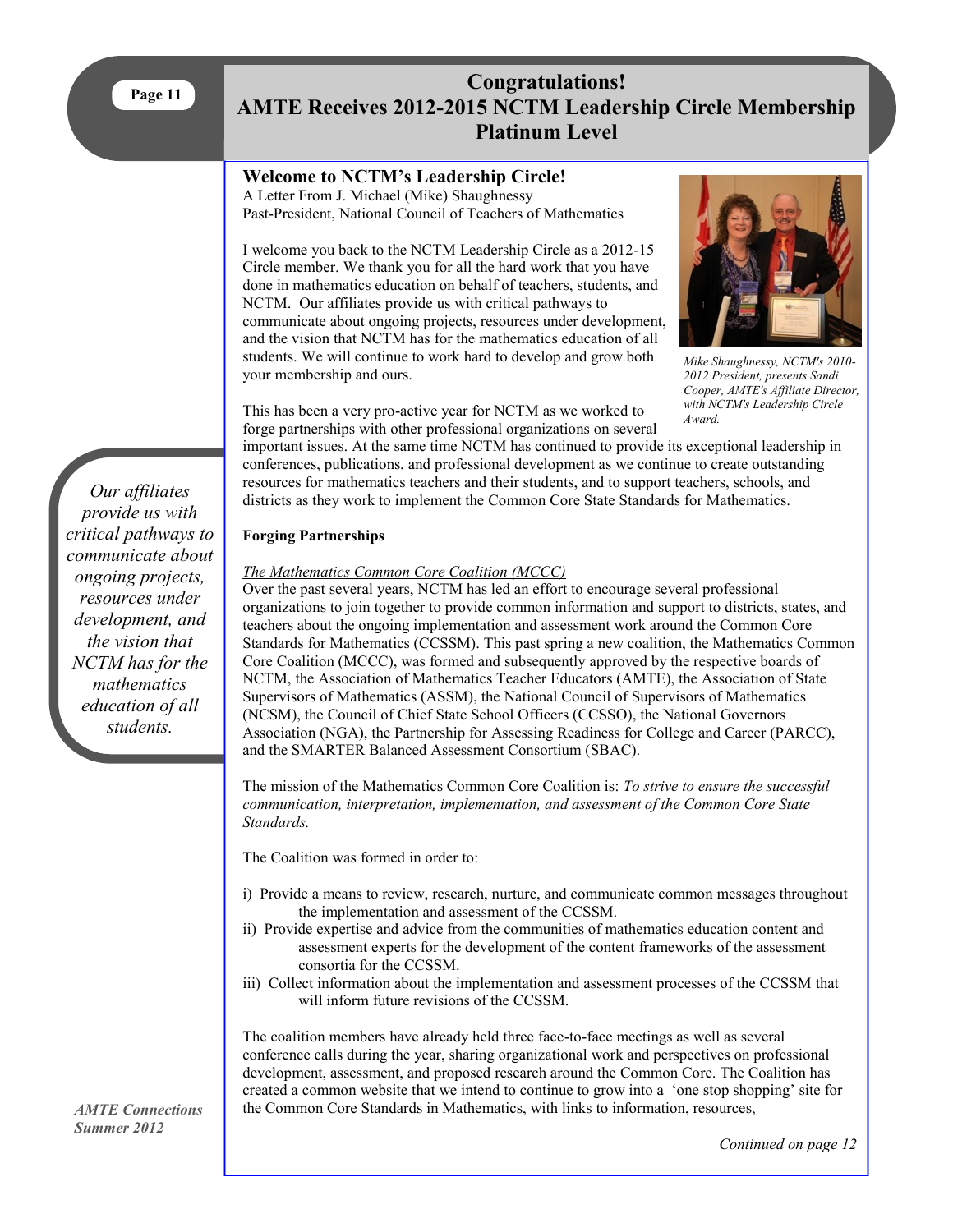## **NCTM Leadership Circle (Continued from page 11)**

sample assessment items, and eventually research information about the Common Core. ([http://](http://www.nctm.org/standards/mathcommoncore/) [www.nctm.org/standards/mathcommoncore/\)](http://www.nctm.org/standards/mathcommoncore/)

#### *The Mathematics Teacher Educator*

Last spring NCTM and the Association for Mathematics Teacher Educators (AMTE) launched a new joint professional journal, the *Mathematics Teacher Educator (MTE)*. Representatives from both organizations serve as members of the *MTE* editorial panel, and Margaret Smith of the University of Pittsburgh was appointed by NCTM and AMTE to be the first editor of this new journal. The journal seeks scholarly articles that address research and professional development in teacher education, with a goal to build a research knowledge base on the scholarly activity of teacher educators who work with pre-service and in-service mathematics teachers. *MTE* will be an electronic journal, and the first volume is scheduled to appear sometime in the fall of this year.

#### **NCTM Resources and Support for the Implementation of CCSSM**

#### *The Focus on Reasoning and Sense Making Continues*

The series *Focus in High School Mathematics: Reasoning and Sense Making* expanded to six volumes this past year. The initial book, published in 2009, provides an introduction and overview of NCTM's official position on secondary level mathematics, that reasoning and sense making is the primary goal in the teaching and learning of mathematics. Three companion books in the series emphasize the importance of giving students opportunities to reason about and make sense of mathematics within specific content domains—algebra, geometry, and statistics and probability. The fourth book, *Fostering Reasoning and Sense Making for All Students,* was released last spring, and it includes concrete, practical suggestions for us to offer equitable opportunities for *all* students to reason about and make sense of mathematics. A fifth book in the series *Technology to Support Reasoning and Sense Making* appeared this past fall.

A number of NCTM task forces continue to develop new resources for the Reasoning and Sense Making Initiative. One task force is developing more tasks for the NCTM Web-based Reasoning and Sense Making Task Bank. Two other task forces will continue work on the development of video clusters of secondary students engaged in reasoning and sense making, and plans for a future digital library of reasoning and sense making resources for teachers and professional development leaders. Still another task force is heading up the second round of an NCTM summer institute on Reasoning and Sense Making. Last summer over 700 secondary teachers attended NCTM's first ever summer professional development institute in Orlando, "Infusing the Classroom with Reasoning and Sense Making: An NCTM Interactive Institute on High School Mathematics." This interactive institute was a three-day secondary institute for teachers and teacher leaders, and was so successful that the Council will again offer a secondary institute on Reasoning and Sense Making this summer in Los Angeles, July 24–26. NCTM's Reasoning and Sense Making Initiative fits very well with the Standards for Mathematical Practice in the Common Core, and provides support for teachers to interweave the Standards for Practice with content domains in the Common Core.

#### *Making It Happen, Essential Understandings, and NCTM's Standards*

The NCTM publication, *Making It Happen: A Guide to Interpreting and Implementing Common Core State Standards for Mathematics* is available in both print and electronic form. It emphasizes links between specific CCSSM standards and some of NCTM's most important publications, including *Principles and Standards for School Mathematics, Curriculum Focal Points for Prekindergarten through Grade 8 Mathematics, Focus in High School Mathematics: Reasoning and Sense Making,* and the *Essential Understanding* series. This booklet points to particular NCTM resources that can best assist teachers, schools, and districts as they work to implement CCSSM.

An Interactive Institute for Elementary and Middle School Teachers and Teacher Leaders to Develop Algebra Readiness and Reasoning in Grades 3 - 8

This coming summer NCTM will also offer another Interactive Institute for Grade 3 – 8 teachers on Algebraic Readiness and Reasoning in the Elementary Grades, held July 31 – Aug 1 in Atlanta. The

Check the [AMTE](http://www.amte.net/affiliates)  [affiliates](http://www.amte.net/affiliates)  [weblink](http://www.amte.net/affiliates) for the latest information and resources for local affiliates.

*AMTE Connections Summer 2012*

*Continued on page 13*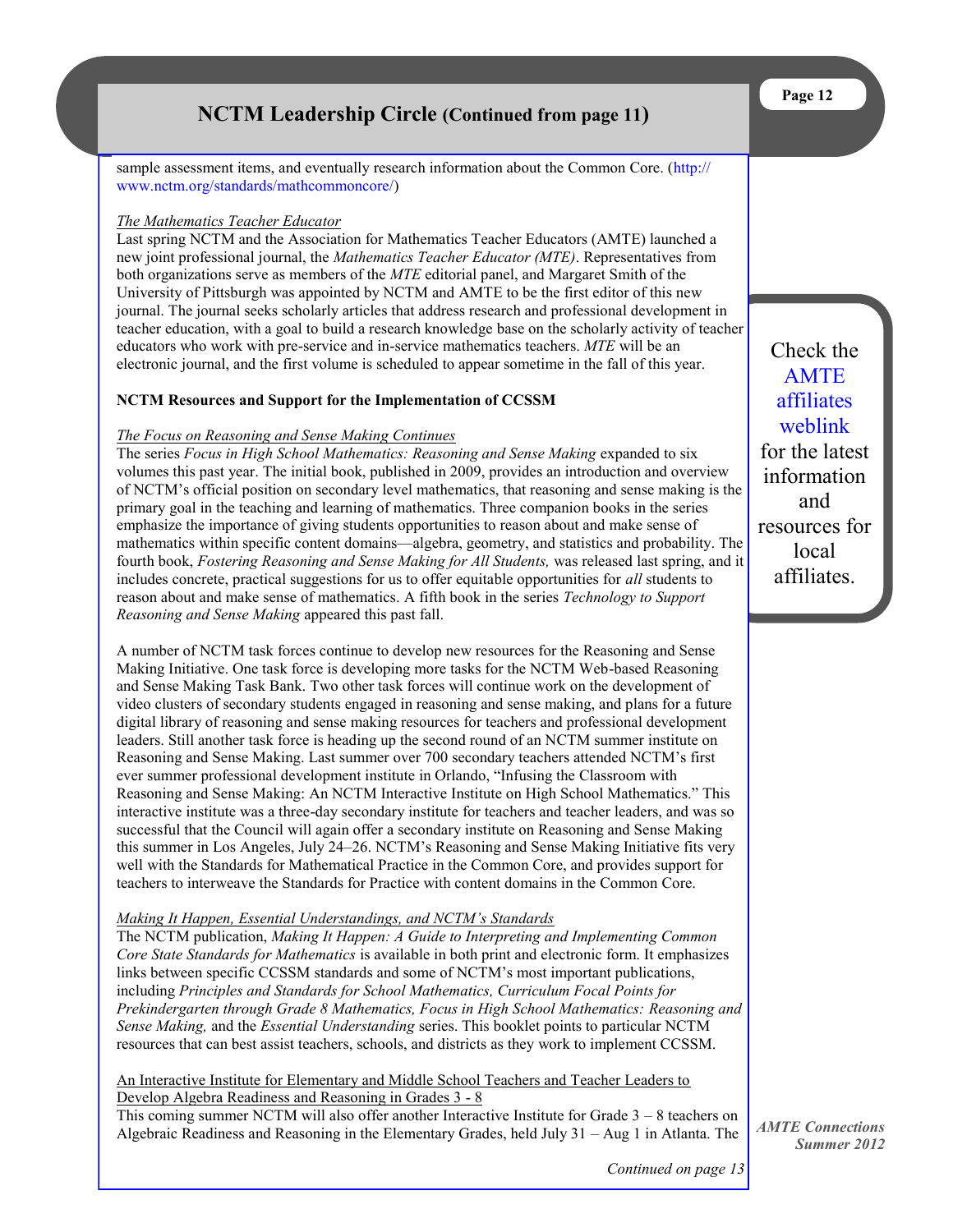## **NCTM Leadership Circle (continued from page 12**)

<span id="page-12-0"></span>Institute will focus on algebraic reasoning and sense making in grades 3–8 and provide support for teachers on the interpretation and implementation of the algebra standards set forth in CCSSM.

As you can see, NCTM has been very active this year. We continue to rely on those of you who are in the Leadership Circle to spread the word to everyone in your state and region about NCTM's activities, and the great support and resources that NCTM consistently offers every year to not only its members, but also to all mathematics teachers, at all levels.

All the best to all of you for this year! Lead well!

Mike

J. Michael Shaughnesseg

J. Michael Shaughnessy, NCTM Past-President



NCTM/MAA Joint Position Statement on Calculus [www.nctm.org/](http://www.nctm.org/about/content.aspx?id=32351) [about/](http://www.nctm.org/about/content.aspx?id=32351) [content.aspx?](http://www.nctm.org/about/content.aspx?id=32351) [id=32351](http://www.nctm.org/about/content.aspx?id=32351) 

## **New Statistics Materials Available January 2013!**



## <http://project-set.com/>

**Project-SET** is a new NSF funded project that aims to develop innovative curricular materials to enhance the ability of high school teachers to foster students' statistical learning regarding two fundamental topics: **sampling variability** and **regression**. These materials will be useful for teacher preparation institutions, school districts, professional development programs, and individuals interested in furthering their own statistical knowledge. All materials will be geared towards helping high school teachers implement the *Common Core State Standards* for statistics as well as closely align with the learning goals outlined in the *Guidelines for Assessment and Instruction in Statistics Education: A Pre-K–12 Curriculum Framework* (GAISE) report.

Materials will begin to be made available in January 2013. See the website for more details. Please contact Dr. Anna E. Bargagliotti,  $abargag[@]mu.edu$ , with any questions.

## **CITE Journal Update**

The CITE Journal is an online, peer-reviewed journal, established and jointly sponsored by five professional associations AMTE, ASTE, NCSS-CUFA, CEE, and SITE). This is the only joint venture of this kind in the field of teacher education. Each professional association has sole responsibility for editorial review of articles in its discipline. The Co-Editors or CITE-Mathematics appointed by AMTE are currently Denny St. John and Doug Lapp.

The purpose of this journal is to provide a forum for reporting on research and engaging in a dialog about best practices related to any area of technology and mathematics teacher preparation. Research dealing with either preservice or in-service issues are welcomed. A wide range of formats and approaches to scholarship are accepted, including qualitative research, quantitative studies, conceptual and theoretical pieces, and case studies. Papers dealing with professional practice should be submitted to the Current Practice section of the journal.

CITE Journal: [www.citejournal.org](http://www.citejournal.org/) CITE Journal Submissions: www.[site.aace.org/newpubs/index.cfm?fuseaction=Info.CITEEntrance](http://site.aace.org/newpubs/index.cfm?fuseaction=Info.CITEEntrance) *AMTE Connections Summer 2012*

**Page 13**